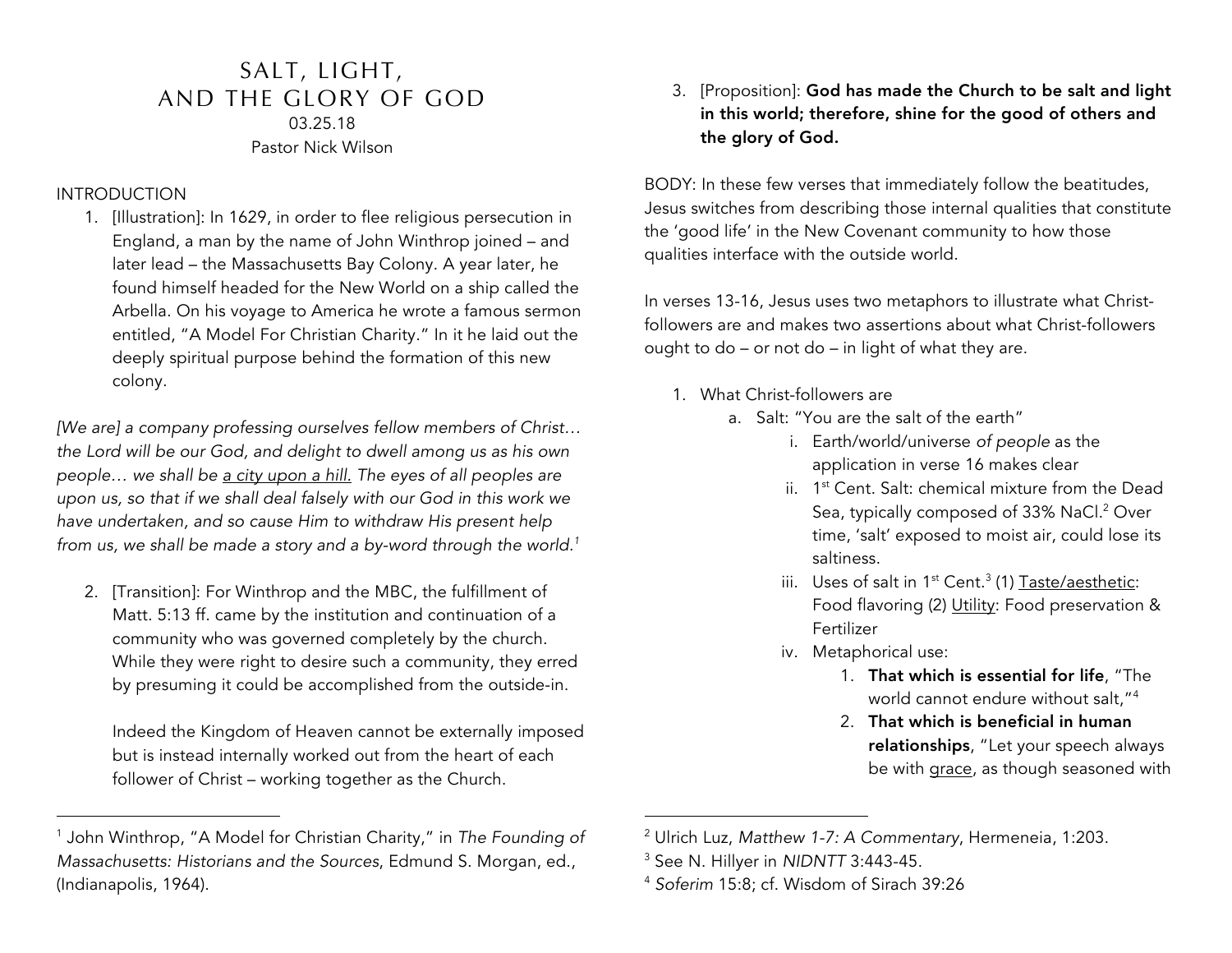salt, so that you will know how you should respond to each person" (Col. 4:6).

- v. Like salt, Christ-followers have an essential role in benefiting the people around them – because that's just who Christians *are*: salt!
	- 1. Not every "Christian" does
	- 2. Not every Christian does it well
- b. Light: "You are the light of the world"
	- i. Different word for 'world,' same idea
	- ii. Ancient lamps: small, didn't give off much light by themselves, and needed to be elevated on a "lampstand," which was just a designated shelf built into the wall
	- iii. A city on a hill?
	- iv. Like light, Christ followers, bring sight to a lost world
- c. Jesus: true salt and true light
	- i. Jesus is *the* salt of the world: If salt is essential for life, how much more essential is Jesus? "All things have been created through Him and for Him" (Col. 1:16), and, "[He] upholds all things by the word of his power" (Heb. 1:3).
	- ii. Jesus is *the* light of the world: "I am the Light of the World; he who follows Me will not walk in the darkness, but will have the Light of life" (John 8:12)
	- iii. If Jesus is *the* Salt and Light, how can he say we are too? By faith, we are as Christ is! He is the true source of our saltiness and our light. We cannot *be* salt or light if we are not first *in*  Christ.
- 2. What Christ-followers ought to do (or *not* do)
	- a. Just because Christ-followers *are* doesn't mean Christfollowers always *do*
	- b. WHAT? Be salty & shine
		- i. Be salty I don't think Jesus is saying, "don't lose your saltiness," but rather, "be the seasoning you're meant to be." Can the world endure without you? Without us? In order to be salty, we cannot stay in storage
		- ii. Shine "Let your light shine before others." Can the world see you? See us?
			- 1. In order to shine, we need to be present in darkness
			- 2. In order to shine, we need to be doing good works
				- a. "Good" = compelling
				- b. More about character than isolated good deeds
				- c. Good works proves one's faith, but they do not produce that faith. A flame's light and heat proves the lamp's lamp-'ness', but its light and heat didn't produce the flame. The flame was lit!
			- 3. Doesn't this contradict the principle Jesus teaches later in Matt. 6:1, "Beware of practicing your righteousness before men to be noticed by them; otherwise you have no reward with your Father who is in heaven"?
				- a. **Similarity:** Action (righteous deeds) & Sphere (public)